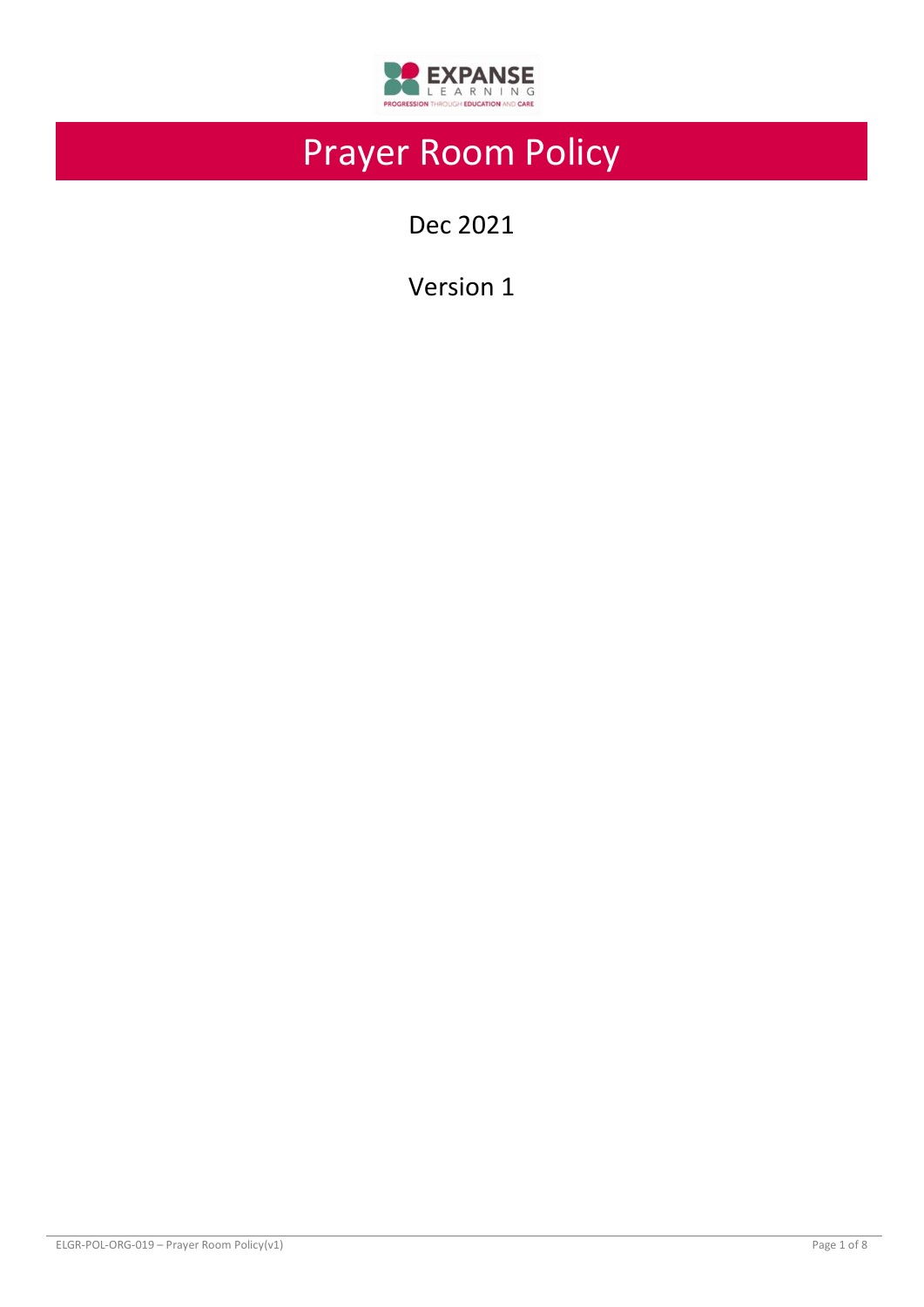# **1. Scope**

This policy applies to all staff at Expanse Learning.

#### **2. Roles and Responsibilities**

Expanse Learning is aware of its responsibilities under The Equality Act 2010 and the inclusion of Religion and Belief as a protected characteristic. This is reflected in our Equality and Diversity related policies. Within this Expanse Learning is committed to providing opportunities for staff and students to balance their faith requirements with the competing demands of work and study.

Expanse Learning acknowledges and discharges its duties to ensure the effective oversight of faith facilities and ensure we have adequate chaplaincy and pastoral support easily accessible for members of our community. Whilst wherever possible and practical we make provision for prayer and religious observance; in some cases, this may not be possible or the student or staff member may prefer to access this support in the community. Expanse Learning has a knowledge of community faith facilities in the local areas and whilst it may share this information with students, it does so without prejudice or recommendation, and we do not accept nor infer any oversight or responsibility for these facilities.

All Expanse Learning owned and managed facilities fall under the auspices of the Health and Safety policy and will be subject to the usual requirements on any building which includes no-smoking, evacuation procedures, fire risk assessments and so forth. All legal requirements around the management and use of these buildings will be adhered to. All students when attending Expanse Learning agree to a range of standards of acceptable behaviour as outlined in our policies and procedures and this applies to their conduct in our prayer spaces.

Our provision and management of our prayer and quiet spaces is consistent with Expanse Learning's approach to a range of duties and is linked closely to a range of appropriate policies and protocols such as our External Speakers Policy and the Freedom of Speech code of practice

Expanse Learning is committed to the promotion of Equality and Diversity and recognises that for some of our staff and students, faith is an integral part of their experience. We have in place a range of facilities and protocols to ensure that work and study can be effectively balanced with the requirements of religious observance.

At Expanse Learning we have a range of physical and dedicated facilities to support prayer and collective worship whilst acknowledging that some individual prayer does not require physical space for collective activity. We provide a range of facilities across our premises including:

| <b>Expanse Learning – School (Wigan)</b> | <b>Expanse Learning – College (Leigh)</b> | <b>Expanse Learning – College (Orrell)</b> |  |
|------------------------------------------|-------------------------------------------|--------------------------------------------|--|
| Sensory room                             | <b>Sensory Room</b>                       | <b>Meeting Room</b>                        |  |

The areas will offer space for small meetings, meditation and prayer, reading or sensory breaks. They are available to all staff and students however the use of the room must be approved by the relevant member of the management team at each site.

#### **Diagrams for the individual rooms can be located in Appendix 1**

#### **3. Codes of conduct.**

This code of conduct clearly outlines the how the rooms can be used, acceptable standards of behaviour, how the space can be negotiated and how disputes can be resolved where they arise.

Responding to Covid-19 means that the codes of conduct below should be read in the light of the following pandemicrelated adjustments and reminders, and it has also been compiled having due regard for Expanse Learning's own risk assessments and policies. The Pandemic is not over yet and there remain vulnerable people among us who have rights to inclusion and participation in relative safety.

#### **General guidance**

All facilities are only for the use of current staff and students.

- Limits for communal worship throughout premises have been based on the capacity of the place of worship following an assessment of risk. (Appendix 2)
- All users are encouraged to take a lateral flow test in line with Expanse Learning guidance.
- Information on alternative places of worship will be made available to non-staff/students.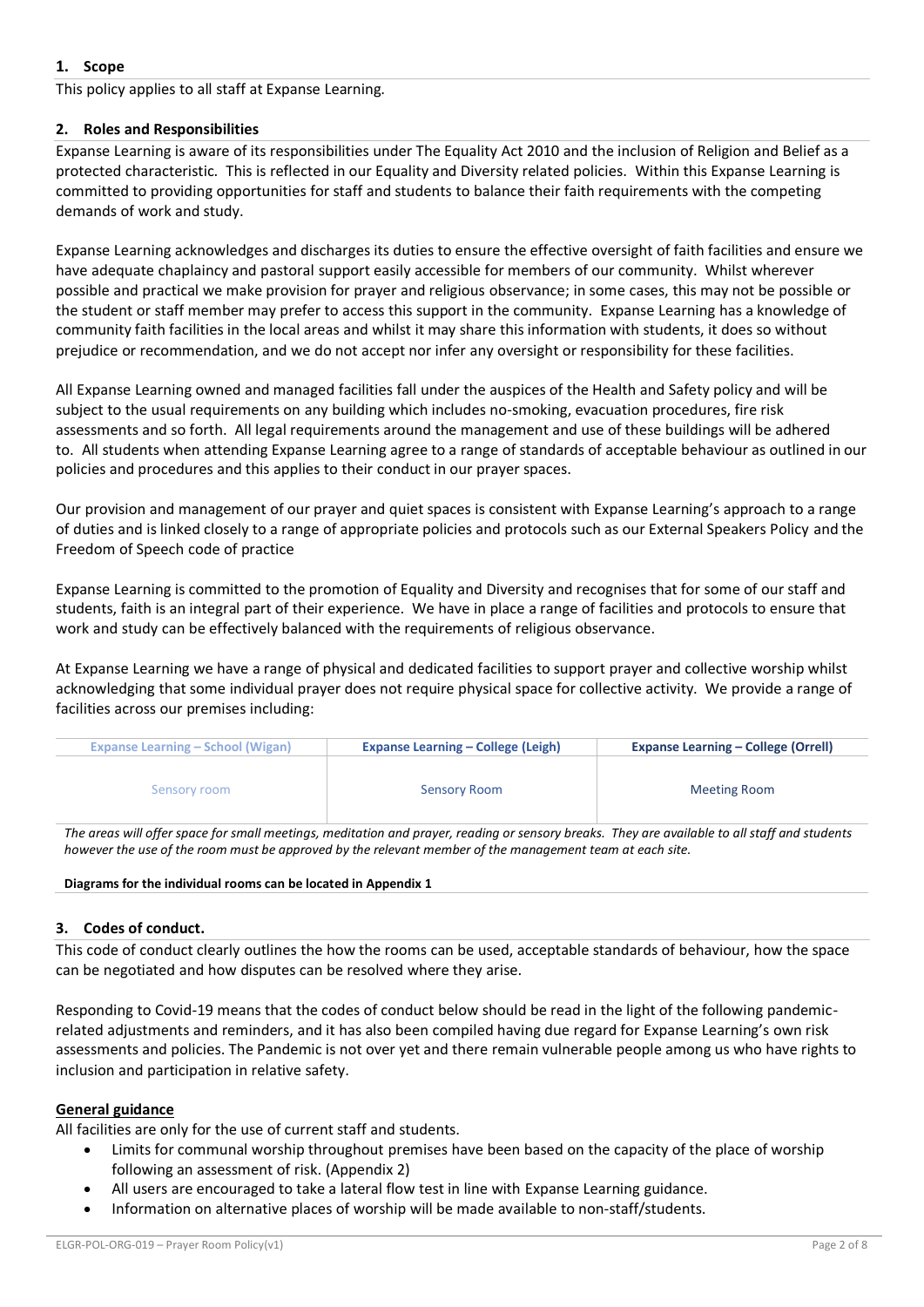• Expanse Learning will continue to review its position regularly to keep pace with the changing situation.

# **Specific guidance**

- Multi faith prayer room is available **during normal operating hours**.
- The continued use of face coverings is strongly encouraged to protect vulnerable people.
- Prayer Facility numbers is restricted to 2 persons at any one time.
- Washing facilities (for Wudhu) will be made available.
- Social distancing during prayer is strongly encouraged.
- Alcohol-free Hand Sanitizer will be available at entrances
- Prayer mats will be available if requested (Speak to the relevant member of the management team)

At Expanse Learning, our prayer facilities are multi-faith. The code of conduct clearly outlines how the facilities can be used, acceptable standards of behaviour, how the space can be negotiated and how disputes can be resolved where they arise. Expanse Learnings Prayer Facility is available for staff and students only. The Facility is provided for daily prayers. It may also be used for appropriate prayer-based group activities for students and staff. The rooms provided for prayer have other primary functions and are not a general social or events space. Where the prayer room is situated in a sensory room, daily operations will take precedence in the event of students reaching crisis and requiring the space to deescalate.

Expanse Learning endeavours to provide an appropriate space, respecting Islamic requirements for a place of worship. To ensure that the Prayer Facility is used appropriately, Expanse Learning requires users to adhere to the following rules:

#### **Access**

- The Prayer Facility should not be used by people who are not either current Expanse Learning staff members or current students.
- Students must not be left unaccompanied in the Prayer Room.
- Users are asked to be respectful of others i.e., nearby classrooms/session delivery etc

#### **Usage**

- You must help to keep the Prayer Room clean and tidy at all times.
- You must not leave or store any personal belongings in the room.
- Drinking water is provided within the facility.
- No food should be consumed in the Prayer Room, and it should not be used as a general dining area.
- Notices and posters must be placed only on the designated noticeboards provided. If any notices/posters are in a language other than English, there should also be a translation in English, to ensure that everyone is able to access the information. Any notices that contravene Expanse Learning regulations will be removed.
- With the exception of the Qur'an, all books should be in English.
- It is not permitted for anyone to sleep in the Prayer room at any time. Anyone found sleeping will be asked to leave and may have their access withdrawn.
- Inappropriate, violent, or unlawful behaviour in the Prayer room will not be tolerated. Such behaviour may lead to access being withdrawn and disciplinary action taken.

#### **Other Issues**

- The Prayer room is cleaned regularly by Contract cleaners. Users are asked not to prevent 'cleaners' from fulfilling their tasks.
- In the case of an emergency, Expanse Learning and other staff may need to access the Prayer Room rapidly. It may not be possible to respect the usual practices associated with entering a place of worship. It is hoped that users will recognise the importance of any necessary action.
- Any misuse of the Prayer room could lead to disciplinary action. Overseeing usage of the Prayer Room is the responsibility of the relevant Head of Department.

If you have any comments or suggestions about the Prayer Area, or if you notice any maintenance or cleaning issues which Expanse Learning should address, please contact the reception ASAP.

If you wish to notify Expanse Learning that someone may be contravening the above protocols, contact the Head of Department.

If there is an emergency in the Facility, or if you require first aid or other immediate assistance, contact reception ASAP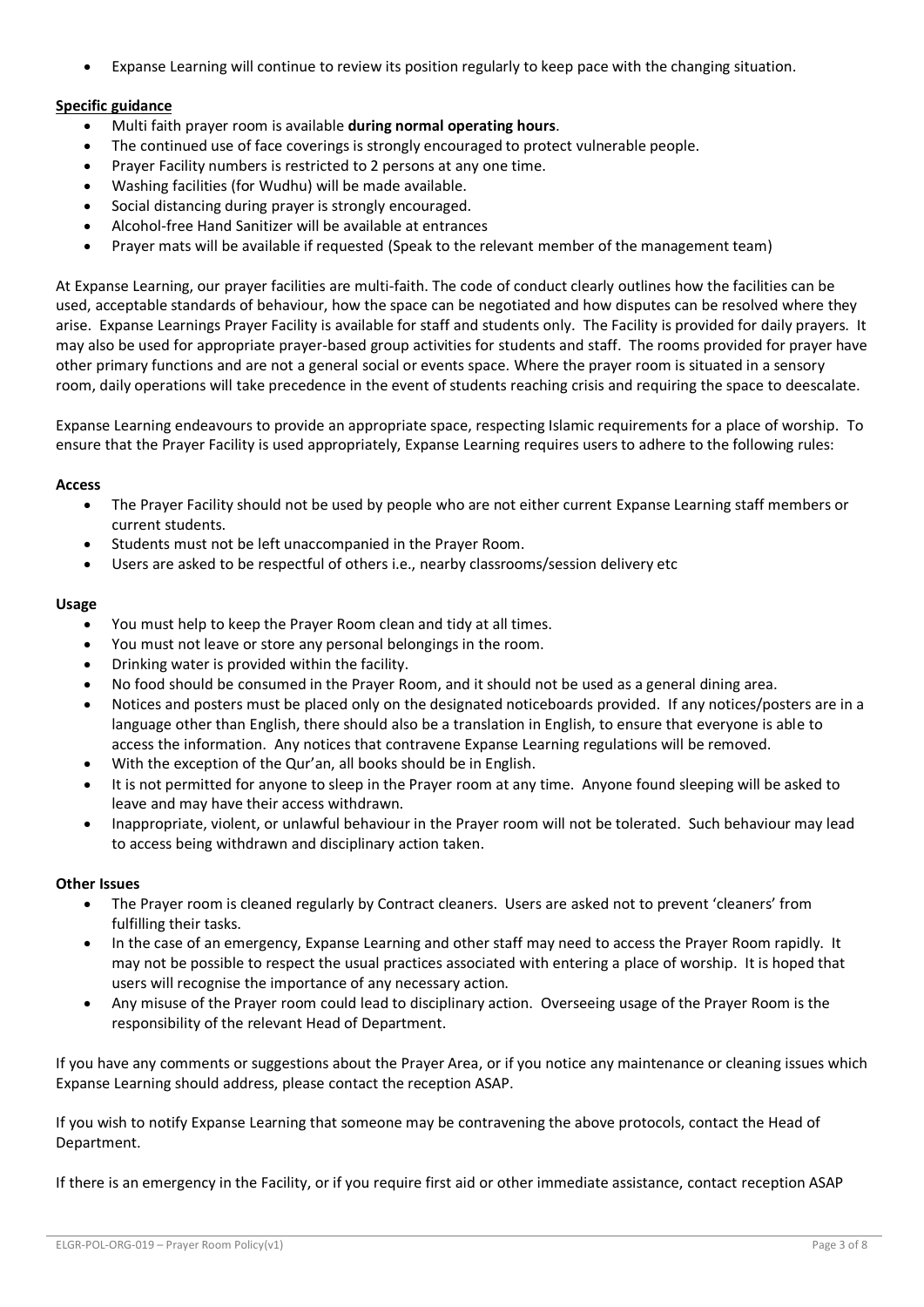# **4. Monitoring arrangements**

 $\mathcal{C}_{1}$ 

# This policy will be reviewed every 12 months but can be revised as needed

| Impact of non-compliance for:              |                                                                                      |                          |  |
|--------------------------------------------|--------------------------------------------------------------------------------------|--------------------------|--|
| Staff:                                     | Disciplinary action, prosecution, prohibition from teaching.                         |                          |  |
| Student:                                   | Disciplinary action, prosecution                                                     |                          |  |
| Legislation/organisational:                | Reputational damage, litigation, statutory and non-regulated compliance. prosecution |                          |  |
| Compliance lead:                           | <b>Head of Shared Services</b>                                                       |                          |  |
| <b>Policy Reference:</b>                   | ELGR-POL-ORG-019                                                                     |                          |  |
| Version:                                   |                                                                                      |                          |  |
| <b>Agreed policy location:</b>             | DatabridgeMIS and Company Website                                                    |                          |  |
| Does the policy require Governor approval? | No                                                                                   |                          |  |
| Approval                                   |                                                                                      |                          |  |
| <b>Prepared by</b>                         | Approved by                                                                          | <b>Counter Signatory</b> |  |
| Scott Roberts (Assoc. CIPD)                | <b>Tony Brown</b>                                                                    | <b>Richard King</b>      |  |

01/12/2021 01/12/2021 01/12/2021

T ╮

| <b>Version Control</b> |               |                    |  |  |
|------------------------|---------------|--------------------|--|--|
| Date                   | Revision      | <b>Review Date</b> |  |  |
| 01/12/2021             | Policy Review | 30/11/2022         |  |  |
|                        |               |                    |  |  |
|                        |               |                    |  |  |
|                        |               |                    |  |  |
|                        |               |                    |  |  |
|                        |               |                    |  |  |

Head of Shared Services CEO Director of Schools, Pre 16 Education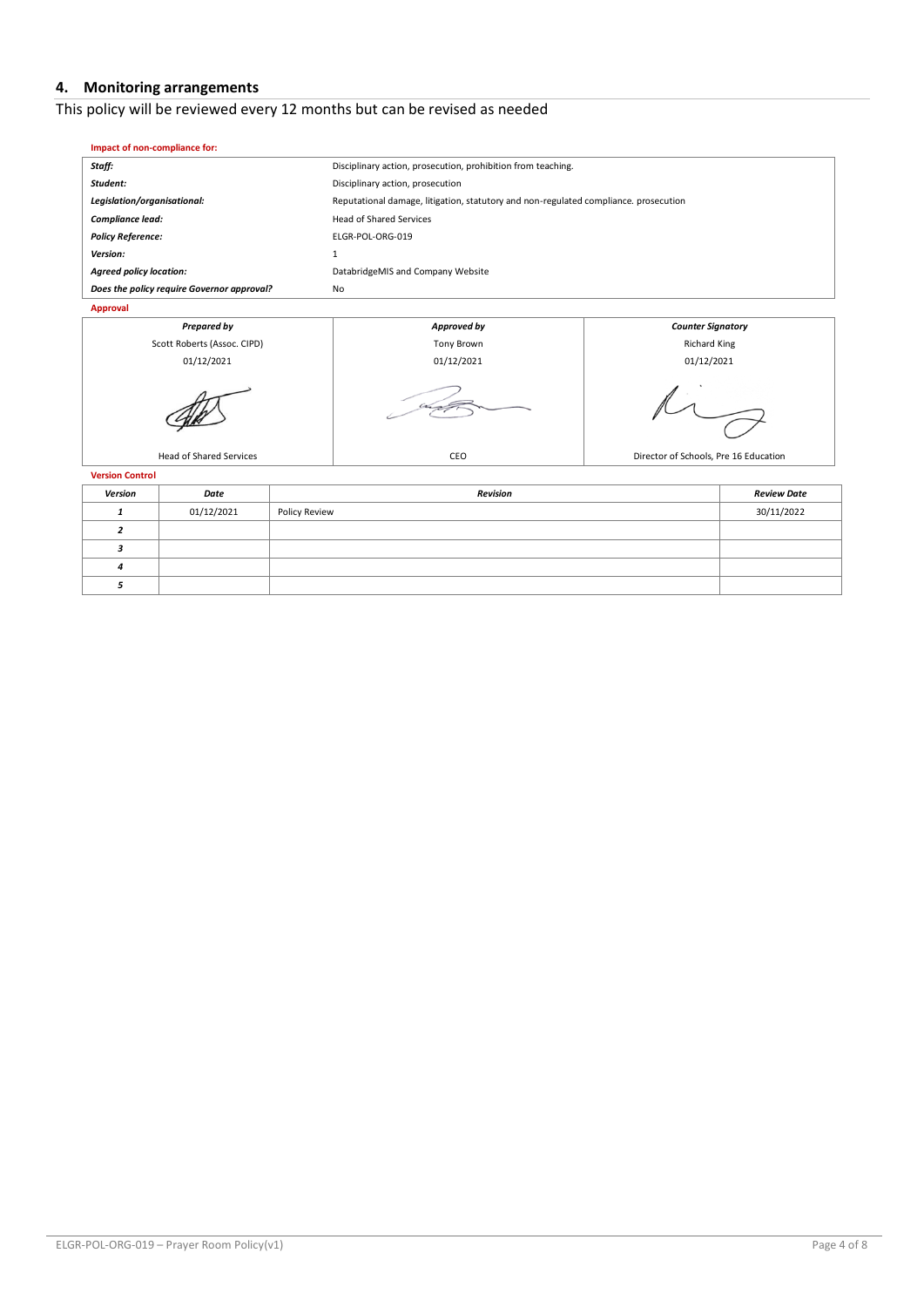# **Expanse Learning – School (Wigan)**



# **Expanse Learning – College (Orrell)**



# **Expanse Learning – college (Leigh)**

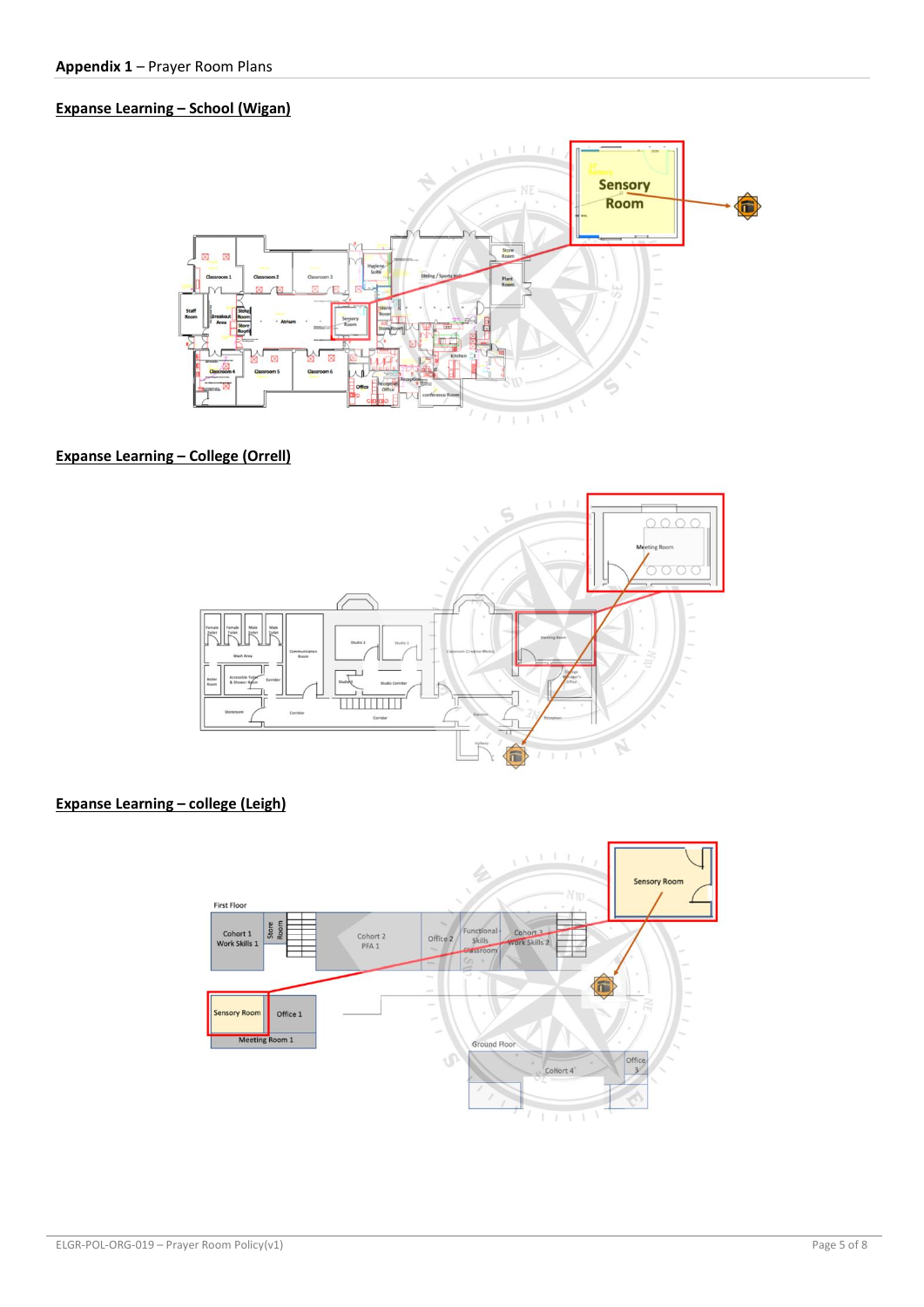# Places of worship at Expanse Learning – College (Orrell)

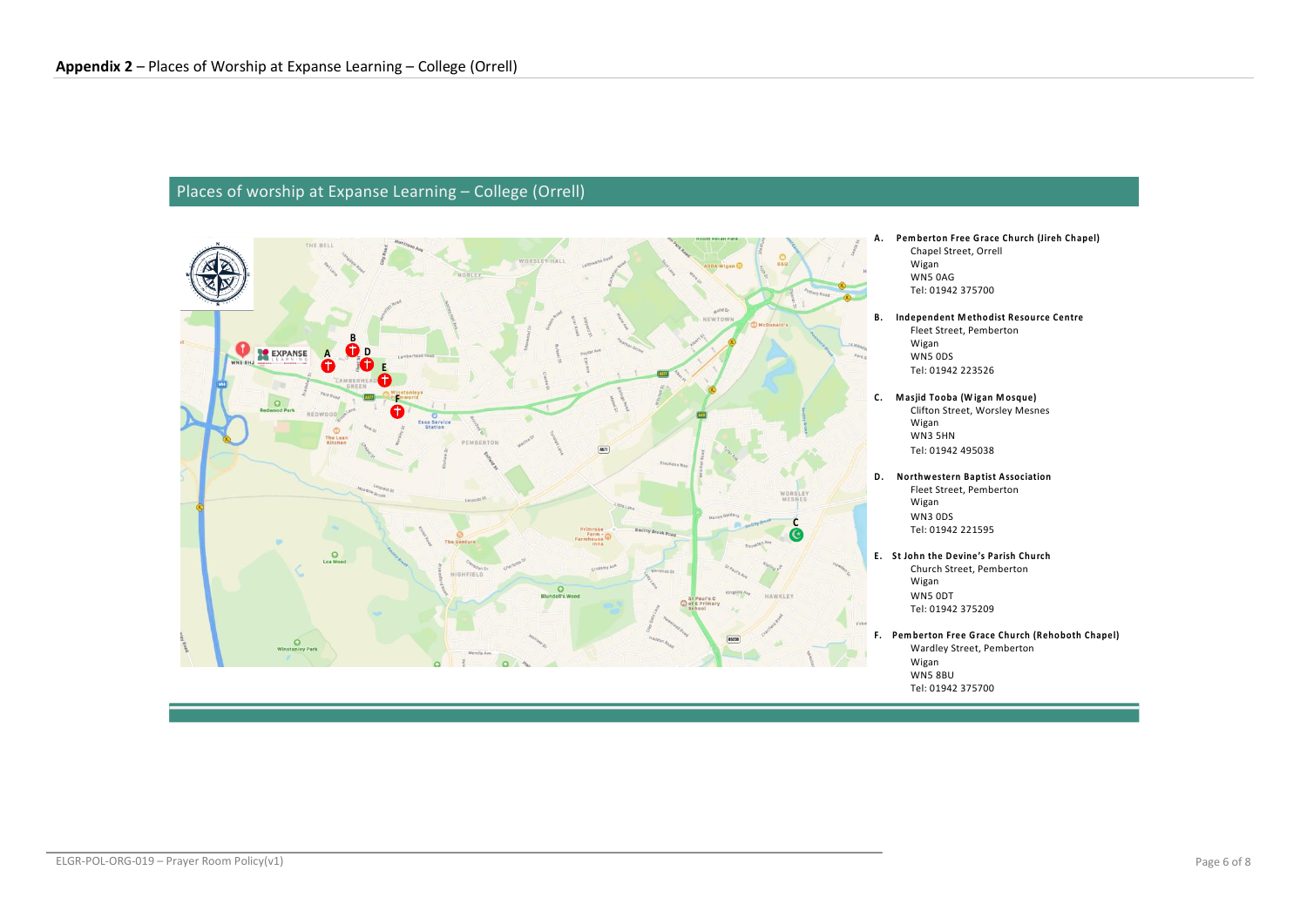## Places of worship at Expanse Learning – College (Leigh)



- **A. Sports Village Church** c/o Leigh Harriers Athletic Club Leigh Sports Village, Atherleigh Way WN7 4GX Tel: 01942 679882
- **B. Christ Church Pennington** Schofield St, Leigh WN7 4HT Tel: 01942 673619
- **C. Leigh New Life Church** 1 Ullswater St, Leigh WN7 4DZ
- **D. Kingsleigh M ethodist Church** 73 King Street, Leigh WN7 4LR Tel: 01942 675542
- **E. M asjod Al Furqan Leigh** 50 Vernon Street, Leigh WN7 1BH Tel: 07899 828141
- **F. Leigh Baptist Church** Vernon Street, Leigh WN7 1BH Tel: 07817 142192